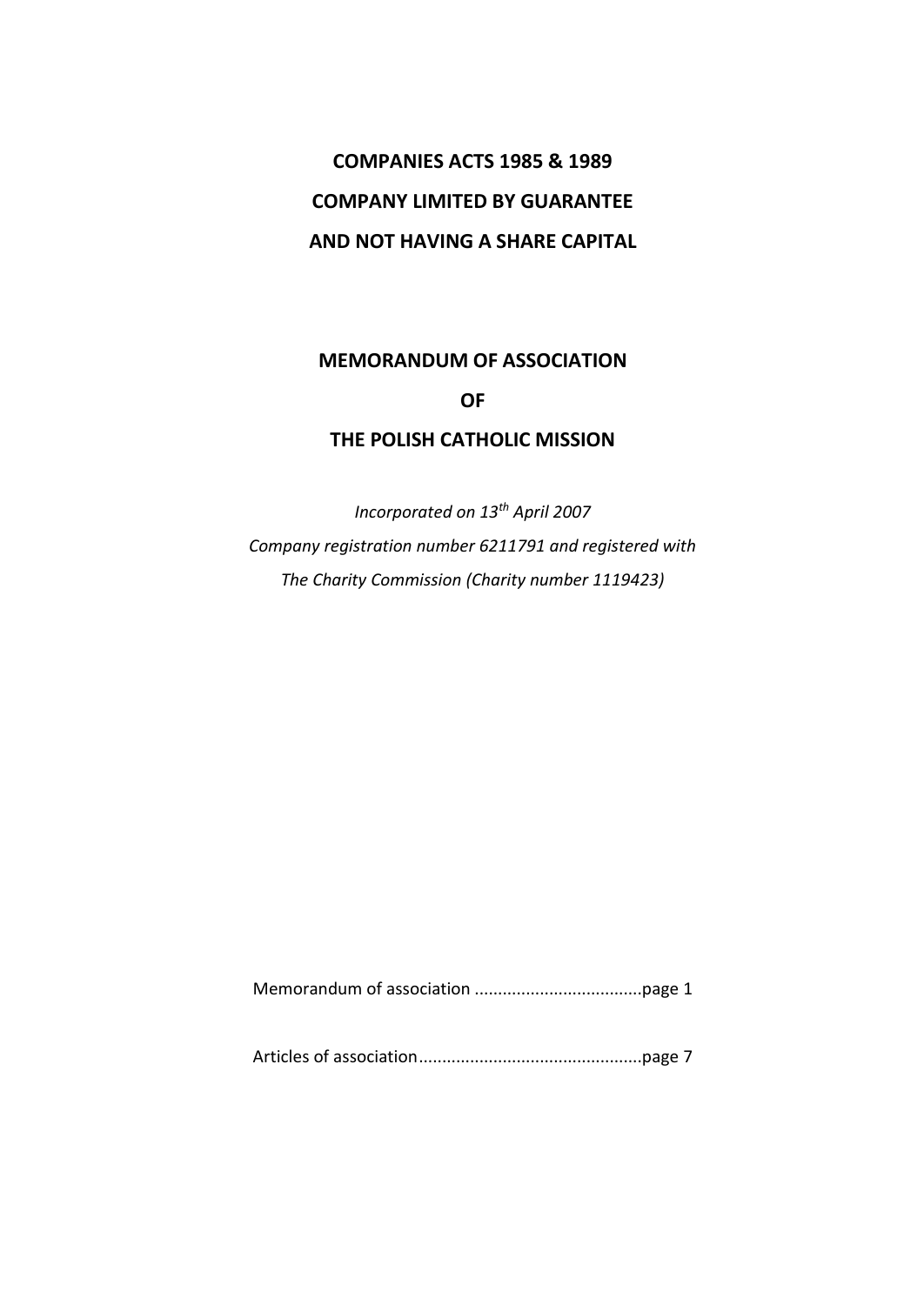# **COMPANIES ACTS 1985 & 1989 COMPANY LIMITED BY GUARANTEE AND NOT HAVING A SHARE CAPITAL**

## **MEMORANDUM OF ASSOCIATION**

## **OF**

## **THE POLISH CATHOLIC MISSION**

### **1. NAME**

The name of the company is The Polish Catholic Mission ("the Charity").

### **2. REGISTERED OFFICE**

The registered office of the Charity is to be in England and Wales.

### **3. OBJECTS**

The objects of the Charity (which shall be carried out by such means as the Trustees with the consent of the Rector so decide) are:

- 3.1 the advancement for the Polish Community of the Roman Catholic religion;
- 3.2 the advancement for the Polish Community of education;
- 3.3 the relief for the Polish Community of poverty, and
- 3.4 such other charitable purposes as the Trustees shall think fit for the benefit of the Polish Community ("the Objects").

### **4. POWERS**

The Charity has the following powers which may be exercised only in promoting the Objects:

- 4.1 to promote or carry out research;
- 4.2 to provide advice;
- 4.3 to publish or distribute information;
- 4.4 to co-operate with other bodies;
- 4.5 to support, administer or set up other charities;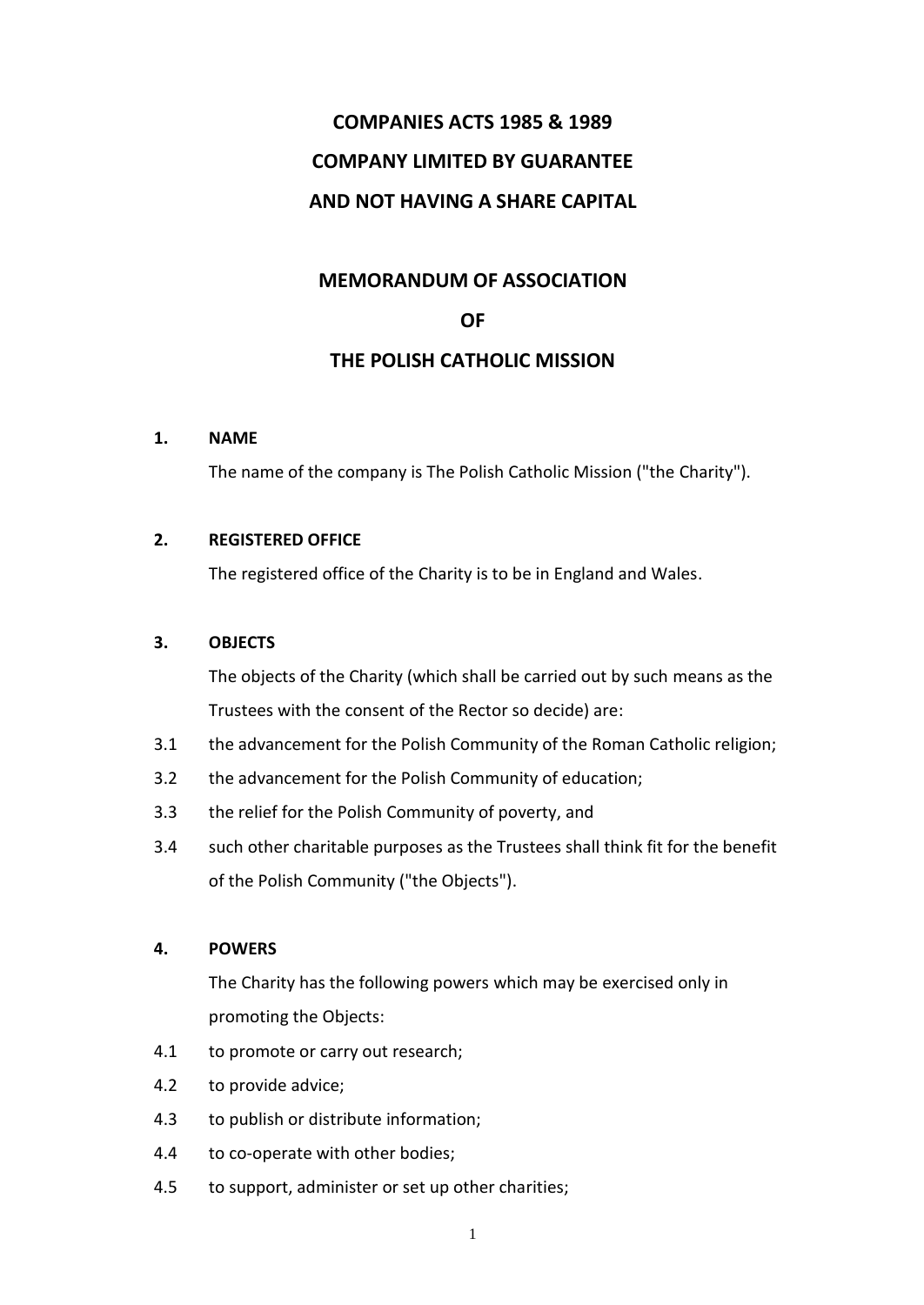- 4.6 to raise funds (but not by means of taxable trading) and in its discretion to disclaim any particular contribution;
- 4.7 to borrow money and give security for loans (but only in accordance with the restrictions imposed by the Charities Act 1993);
- 4.8 to acquire or hire property of any kind;
- 4.9 to let or dispose of property of any kind (but only in accordance with the restrictions imposed by the Charities Act 1993);
- 4.10 to make grants or loans of money and to give guarantees provided that where any payment is made to the Treasurer or other proper official of a charity the receipt of such Treasurer or official shall be a complete discharge to the Trustees;
- 4.11 to set aside funds for special purposes or as reserves against future expenditure;
- 4.12 to deposit or invest funds in any manner (but to invest only after obtaining advice from a financial expert and having regard to the suitability of investments and the need for diversification) provided that the charity shall have power to retain any investments donated to it;
- 4.13 to delegate the management of investments to a financial expert, but only on terms that
	- 4.13.1 the investment policy is set down in writing for the financial expert by the Trustees;
	- 4.13.2 every transaction is reported promptly to the Trustees;
	- 4.13.3 the performance of the investments is reviewed regularly with the Trustees;
	- 4.13.4 the Trustees are entitled to cancel the delegation arrangement at any time;
	- 4.13.5 the investment policy and the delegation arrangement are reviewed at least once a year;
	- 4.13.6 all payments due to the financial expert are on a scale or at a level which is agreed in advance and are notified promptly to the Trustees on receipt;
	- 4.13.7 the financial expert must not do anything outside the powers of the Trustees;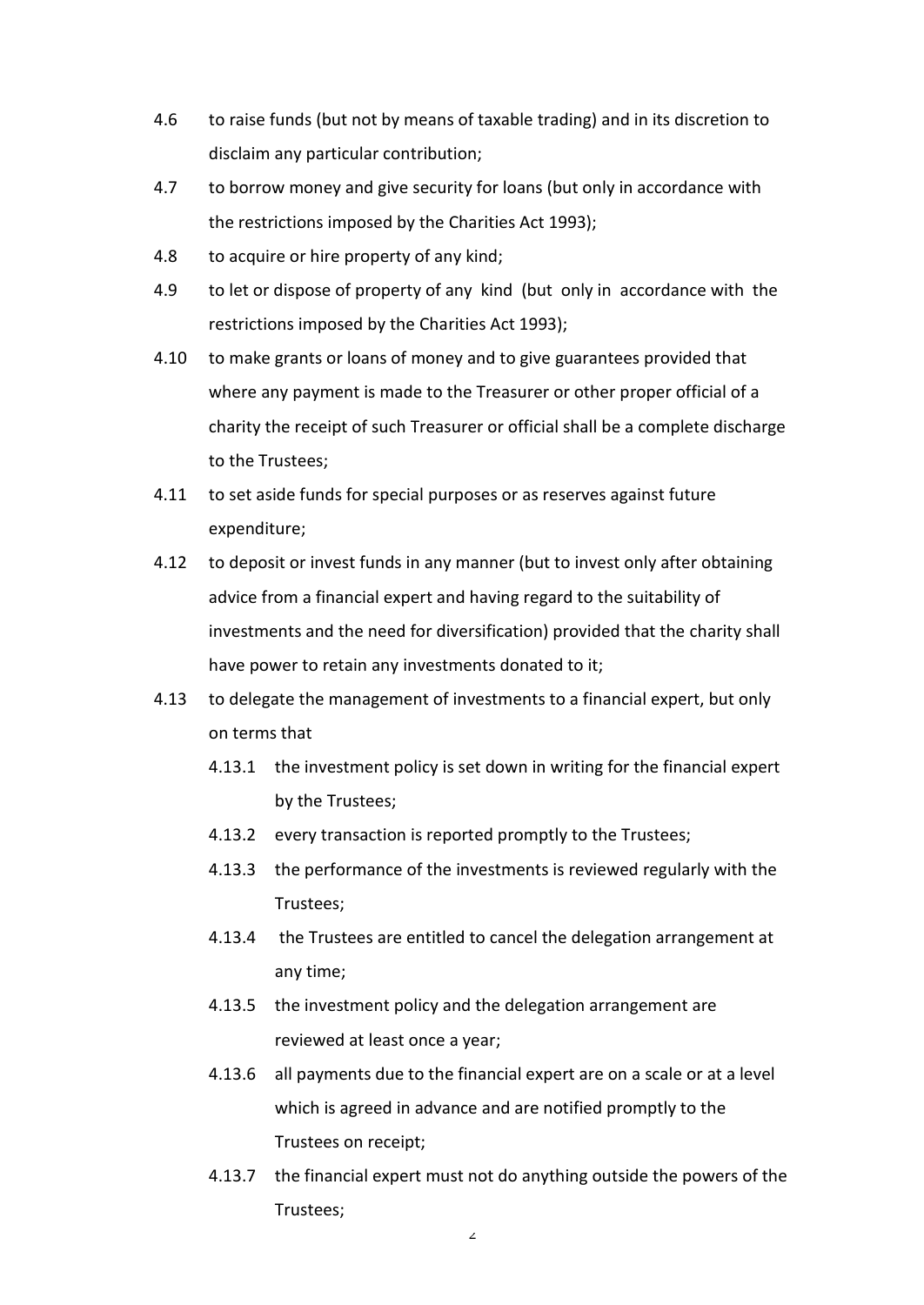- 4.14 to arrange for investments or other property of the Charity to be held in the name of a nominee (being a corporate body registered or having an established place of business in England and Wales) under the control of the Trustees or of a financial expert acting under their instructions and to pay any reasonable fee required;
- 4.15 to insure the property of the Charity against any foreseeable risk and take out other insurance policies to protect the Charity when required;
- 4.16 to insure the Trustees against the costs of a successful defence to a criminal prosecution brought against them as charity trustees or against personal liability incurred in respect of any act or omission which is or is alleged to be a breach of trust or breach of duty, unless the Trustee concerned knew that, or was reckless whether, the act or omission was a breach of trust or breach of duty;
- 4.17 subject to clause 5 to employ paid or unpaid agents staff or advisers;
- 4.18 to enter into contracts to provide services to or on behalf of other bodies;
- 4.19 to establish subsidiary companies to assist or act as agents for the Charity;
- 4.20 to pay the costs of forming the Charity;
- 4.21 to do anything else within the law which promotes or helps to promote the Objects.

### **5. BENEFITS TO MEMBERS AND TRUSTEES**

- 5.1 The property and funds of the Charity must be used only for promoting the Objects and do not belong to the members of the Charity but
	- 5.1.1 members (including Trustees) may be employed by or entered into contracts with the Charity and receive reasonable payment for goods or services supplied;
	- 5.1.2 members (including Trustees) may be paid interest at a reasonable rate on money lent to the Charity;
	- 5.1.3 members (including Trustees) may be paid a reasonable rent or hiring fee for property let or hired to the Charity.
- 5.2 A Trustee must not receive any payment of money or other material benefit (whether directly or indirectly) for serving as a trustee except: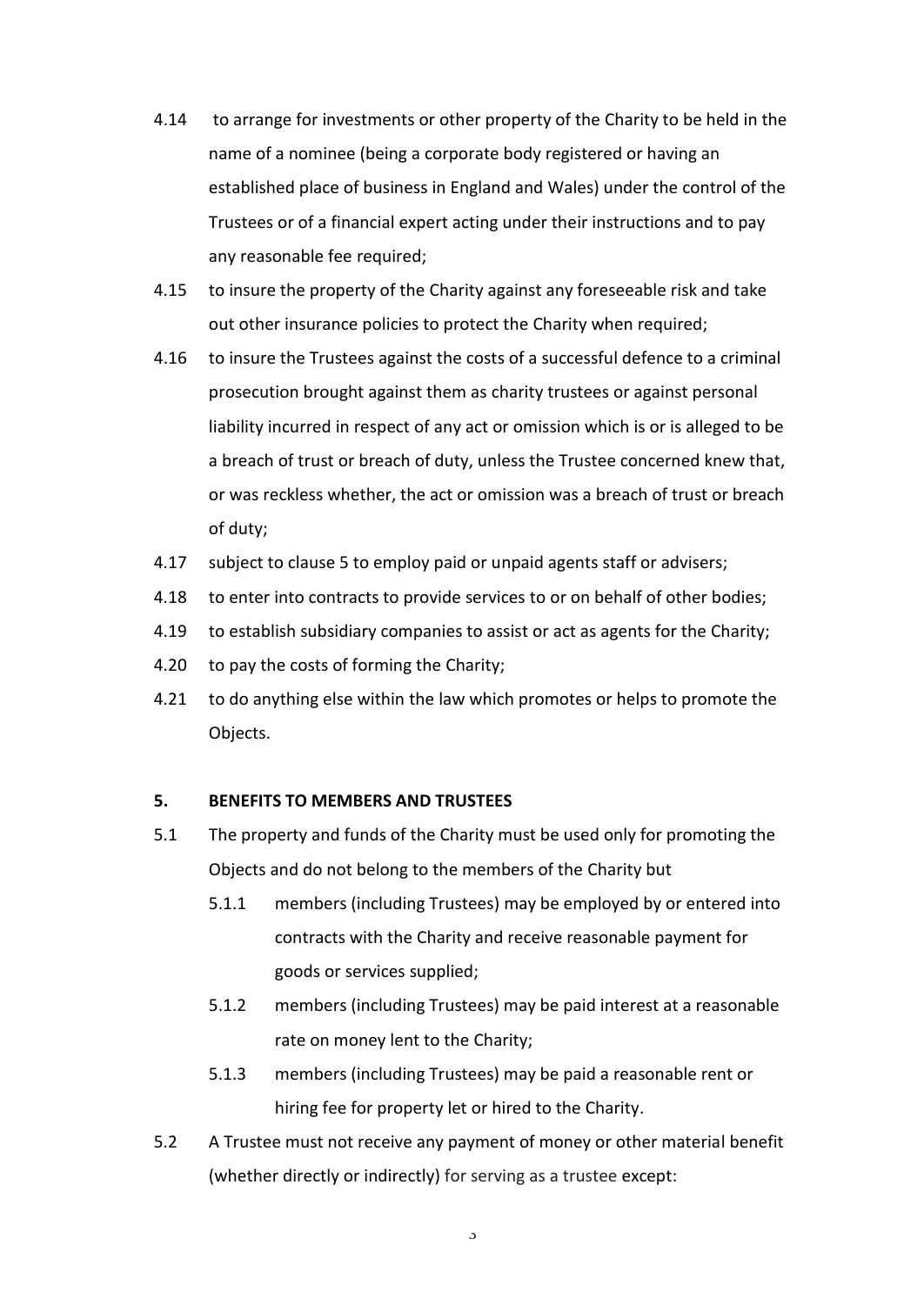- 5.2.1 as mentioned in clauses 4.16, 5.1.2, 5.1.3 or 5.3;
- 5.2.2 reimbursement of reasonable out-of-pocket expenses (including hotel and travel costs) actually incurred in running the Charity;
- 5.2.3 an indemnity in respect of any liabilities properly incurred in running the Charity (including the costs of a successful defence to criminal proceedings);
- 5.2.4 payment to any company in which a Trustee has no more than a 1 per cent shareholding;
- 5.2.5 in exceptional cases, other payments or benefits (but only with the written approval of the Commission in advance);
- 5.2.6 for the avoidance of doubt the Rector and any other Trustees who are ordained priests working for the Polish Community may in that capacity be housed and maintained by the Charity in the same way as all other such priests.
- 5.3 Whenever a Trustee has a personal interest in a matter to be discussed at a meeting of the Trustees or a committee the Trustee concerned must:
	- 5.3.1 declare an interest at or before discussion begins on the matter;
	- 5.3.2 withdraw from the meeting for that item unless expressly invited to remain in order to provide information;
	- 5.3.3 not be counted in the quorum for that part of the meeting;
	- 5.3.4 withdraw during the vote and have no vote on the matter.
- 5.4 This clause may not be amended without the prior written consent of the Commission.

#### **6. LIMITED LIABILITY**

The liability of members is limited

#### **7. GUARANTEE**

Every member promises if the Charity is dissolved while he she or it remains a member or within 12 months afterwards to contribute up to £1 towards the costs of dissolution and the liabilities incurred by the Charity while the contributor was a member.

4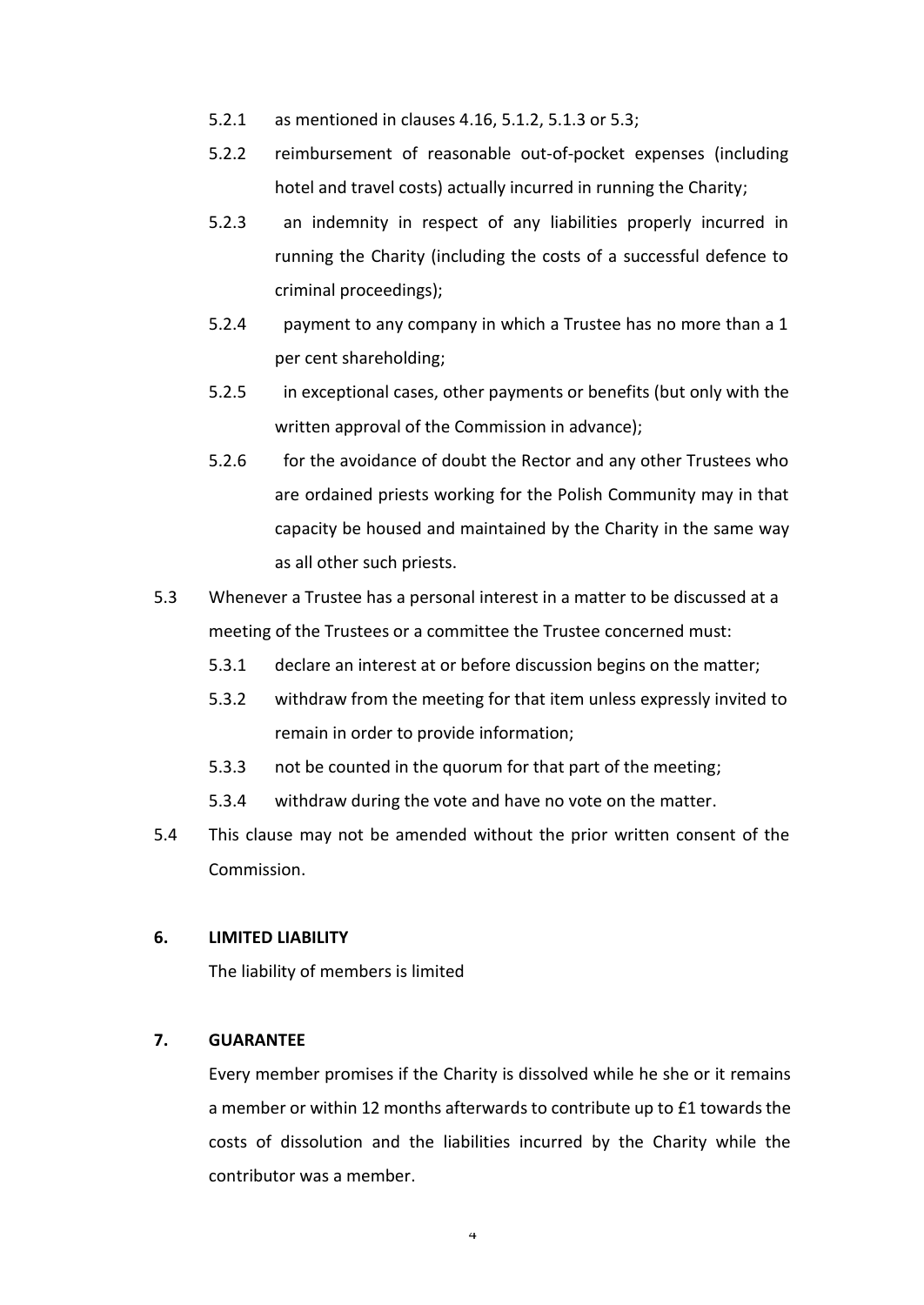## **8. DISSOLUTION**

- 8.1 If the Charity is dissolved the assets (if any) remaining after provision has been made for all its liabilities must be applied in one or more of the following ways:
	- 8.1.1 by transfer to one or more other charities established exclusively for the advancement of the Roman Catholic religion and primarily working with the Polish Community or with the Roman Catholic Church in Poland;
	- 8.1.2 directly for the Objects or charitable purposes within or similar to the Objects; or
	- 8.1.3 in such other manner consistent with charitable status as the Commission approve in writing in advance.
- 8.2 A final report and statement of account must be sent to the Commission.

## **9. VARIATION**

No resolution to amend Clauses 1, 3, 8 and 9 of this Memorandum shall be valid unless the Charity has received the prior written consent of the Rector.

### **10. INTERPRETATION**

- 10.1 Words and expressions defined in the Articles have the same meanings in this Memorandum.
- 10.2 References to an Act of Parliament are references to the Act as amended or re-enacted from time to time and to any subordinate legislation made under it.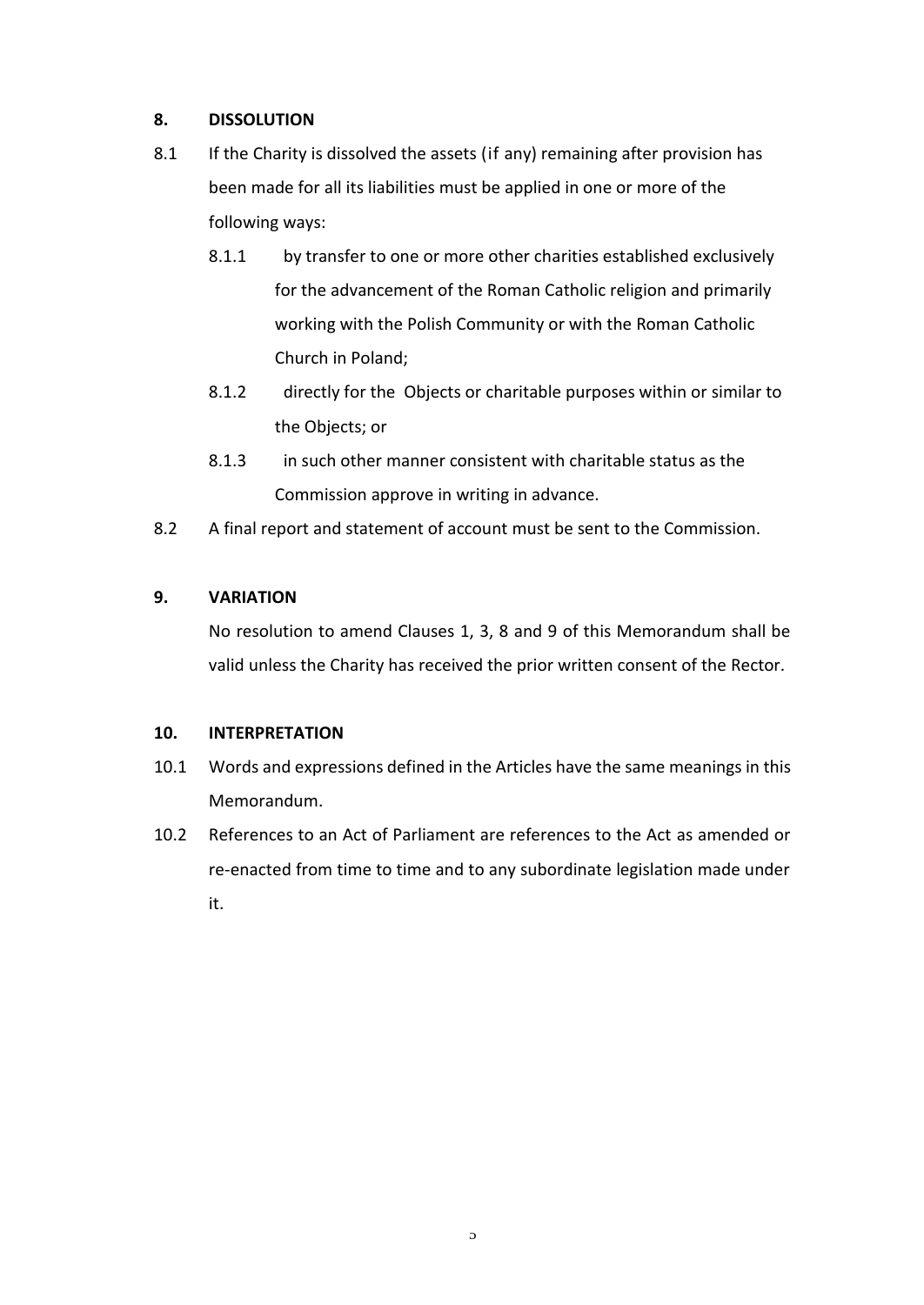Rev Rafal Jaroslawski<br>Dr Marek Marzanski<br>Signature Marty Manguard Signature Manguard Signature Manguard Signature Manguard Manguard Signature Signature

Dr Marek Marzanski Signature

Dr Nelly Langer Signature

Rev. Canon Romuald Szczodrowski Signature

p. freesoforthe

Nelly Langer

Mr Marek Tomas<br>Rev. Canon Krzysztof Tyliszczak<br>Signature Rev. Kuyerbo (

Rev. Mgr Stefan Wylezek Signature

Rev. Canon Krzysztof Tyliszczak

theorien'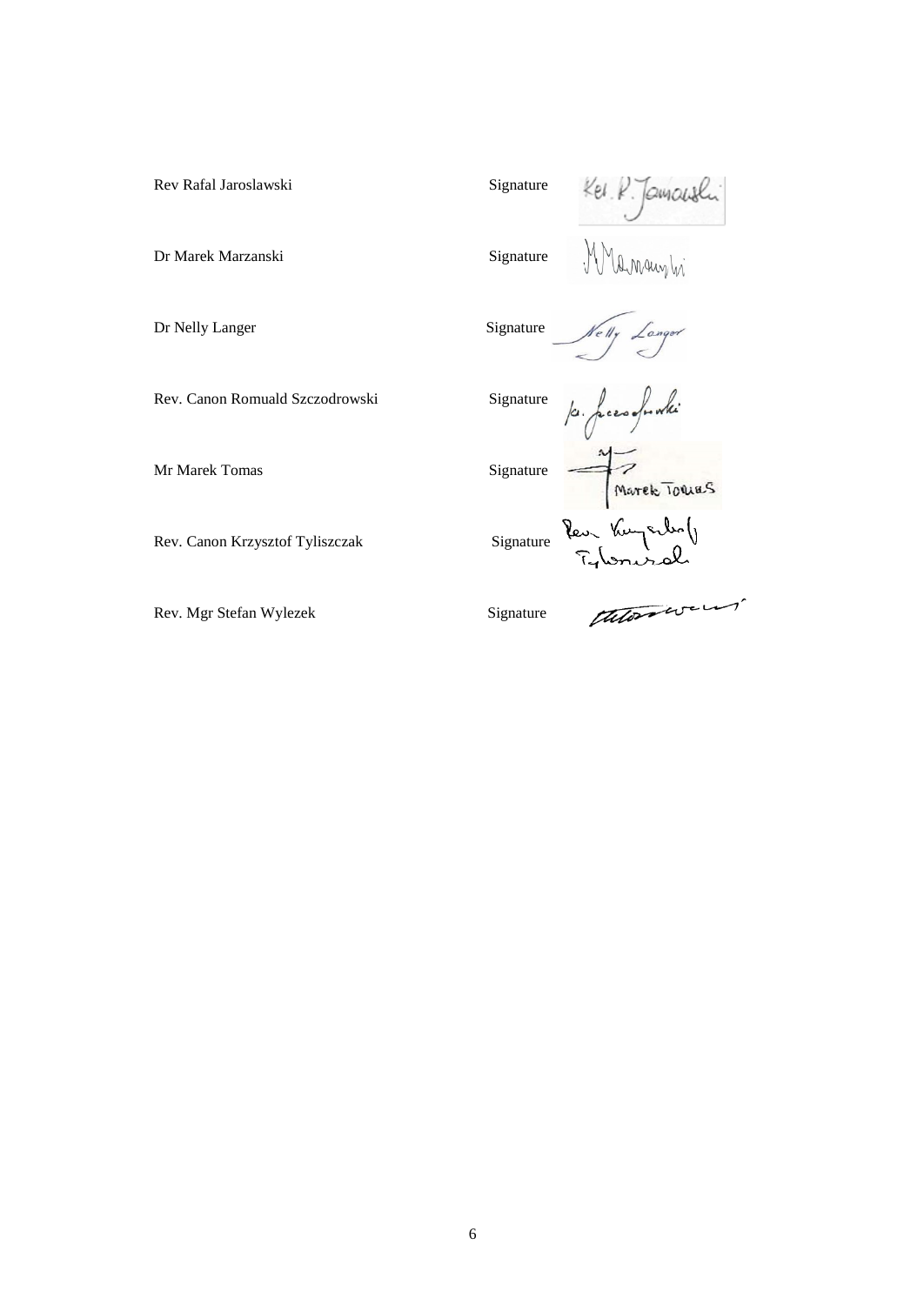# **COMPANIES ACTS 1985 & 1989 COMPANY LIMITED BY GUARANTEE AND NOT HAVING A SHARE CAPITAL**

## **ARTICLES OF ASSOCIATION**

## **OF**

# **THE POLISH CATHOLIC MISSION**

### **1. MEMBERSHIP**

- 1.1 The number of members with which the Charity proposes to be registered is unlimited.
- 1.2 The Charity must maintain a register of members.
- 1.3 The members of the Charity shall be the Trustees for the time being
- 1.4 Membership is terminated if the member concerned:
	- 1.4.1 gives written notice of resignation to the Charity;
	- 1.4.2 dies;
	- 1.4.3 is 6 months in arrears in paying the relevant subscription (if any) (but in such a case the member may be reinstated on payment of the amount due); or
	- 1.4.4 ceases to be a Trustee.
- 1.5 Membership of the Charity is not transferable
- 1.6 For the avoidance of doubt a Church Member shall not be a member of the Charity for the purposes of this article or the Act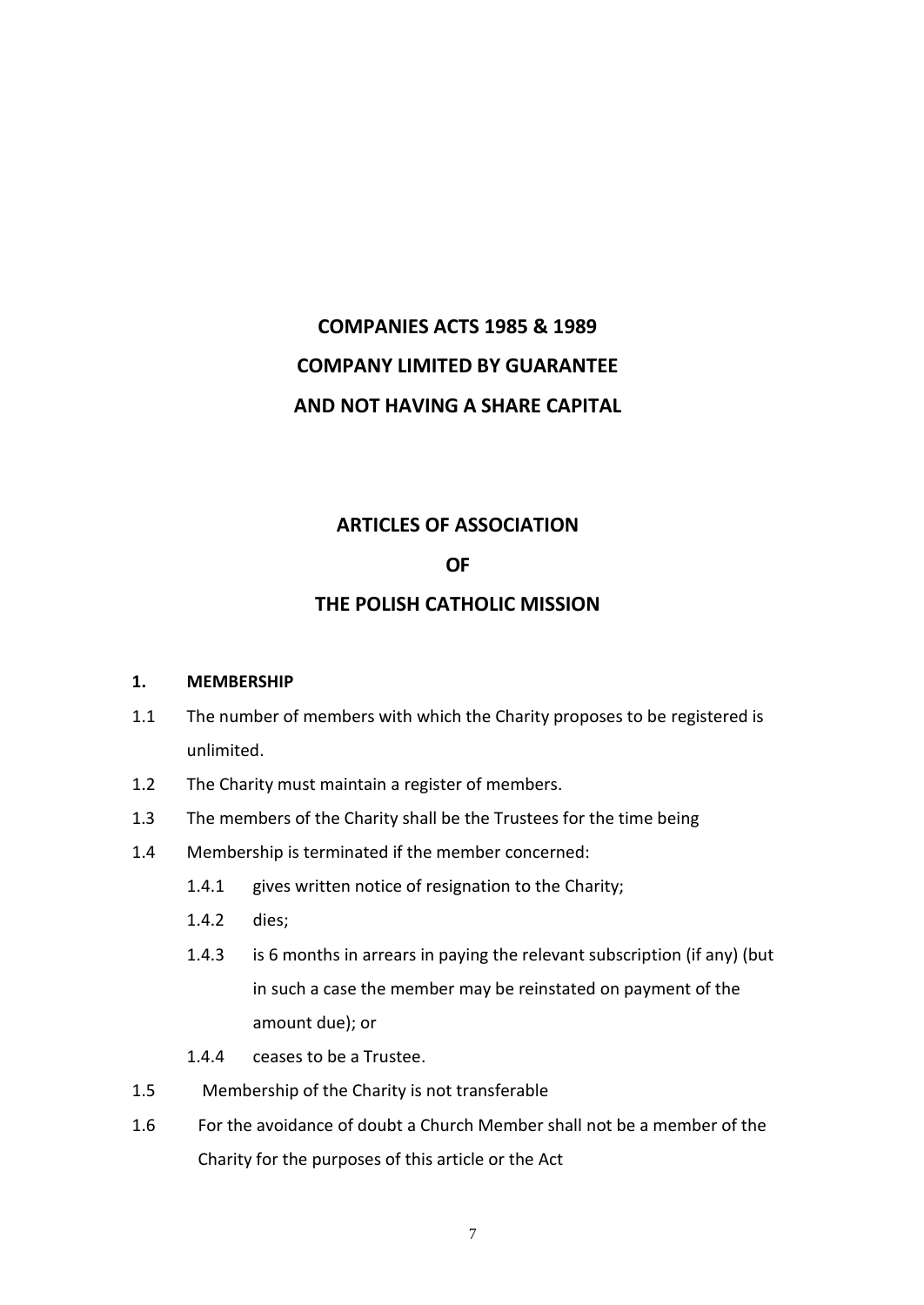### **2. GENERAL MEETINGS OF MEMBERS**

- 2.1 Members are entitled to attend general meetings personally. General meetings are called on at least clear 21 days written notice specifying the business to be discussed.
- 2.2 There is a quorum at a general meeting if the number of members personally present is at least 3.
- 2.3 A member elected by those present presides at a general meeting
- 2.4 Except where otherwise provided by the Act every issue is decided by a majority of the votes cast.
- 2.5 Every member present in person has one vote on each issue.
- 26 Subject to the provisions of the Act a written resolution signed by all those entitled to vote at a general meeting is as valid as a resolution actually passed at a general meeting (and for this purpose the written resolution may be set out in more than one document and will be treated as passed on the date of the last signature).
- 2.7 The Charity must hold an AGM in every year which all members are entitled to attend. The first AGM may be held within 18 months after the Charity's incorporation.
- 2.8 At an AGM the members
	- 2.8.1 receive the accounts of the Charity for the previous financial year;
	- 2.8 2 receive the Trustees' report on the Charity's activities since the previous AGM;
	- 2.8.3 accept the retirement of those Trustees who wish to retire or who are retiring by rotation;
	- 2.8.4 appoint auditors for the Charity;
	- 2.8.5 may confer on any individual (with his or her consent) the honorary title of Patron, President or Vice-President of the Charity; and
	- 2.8.6 discuss and determine any issues of policy or deal with any other business put before them.
- 2.9 Any general meeting which is not an AGM is an EGM
- 2.10 An EGM may be called at any time by the Trustees and must be called within 28 days on a written request from at least one tenth of the members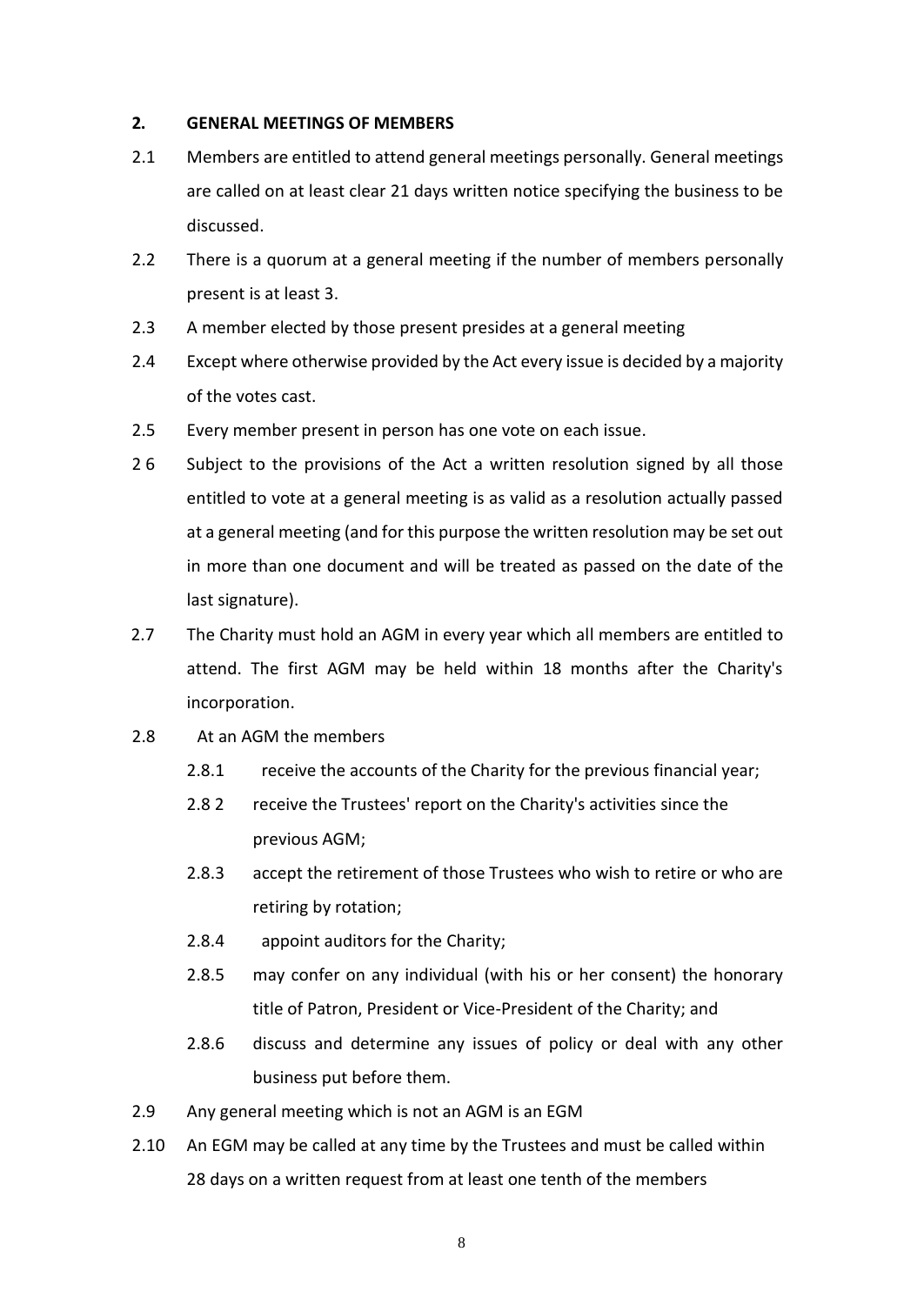### **3. THE TRUSTEES**

- 3.1 The Trustees as charity trustees have control of the Charity and its property and funds.
- 3.2 The Trustees when complete shall consist of at least 6 and not more than 12 individuals one of whom shall be the Rector ex *officio.*
- 3.3 The subscribers to the Memorandum are the first Trustees of the Charity and thereafter the Trustees shall be appointed by the Rector.
- 3.4 Every Trustee must sign a declaration of willingness to act as a charity trustee of the Charity before he or she is eligible to vote at any meeting of the Trustees.
- 3.5 One-third (or the number nearest one-third) of the Trustees must retire at each AGM; those longest in office retiring first and the choice between any of equal service being made by the Rector.
- 3.6 A retiring Trustee shall be eligible for re-appointment for consecutive periods.
- 3.7 A Trustee's term of office automatically terminates if he or she:
	- 3.7.1 is disqualified under the Charities Act 1993 from acting as a Charity trustee;
	- 3.7.2 is incapable, whether mentally or physically, of managing his or her own affairs;
	- 3.7.3 is absent from 3 consecutive meetings of the Trustees without an excuse acceptable to the Trustees;
	- 3.7.4 ceases to be a member;
	- 3.7.5 resigns by written notice to the Trustees (but only if at least 2 Trustees will remain in office);
	- 3.7.6 is removed by written notice by the Rector after the members present and voting at a general meeting have invited the views of the Trustee concerned and considered the matter in the light of any such views.
- 3.8 The Trustees may at any time co-opt any person duly qualified to be appointed as a Trustee to fill a vacancy in their number or as an additional Trustee, but a co-opted Trustee holds office only until the next AGM.
- 3.9 A technical defect in the appointment of a Trustee of which the Trustees are unaware at the time does not invalidate decisions taken at a meeting.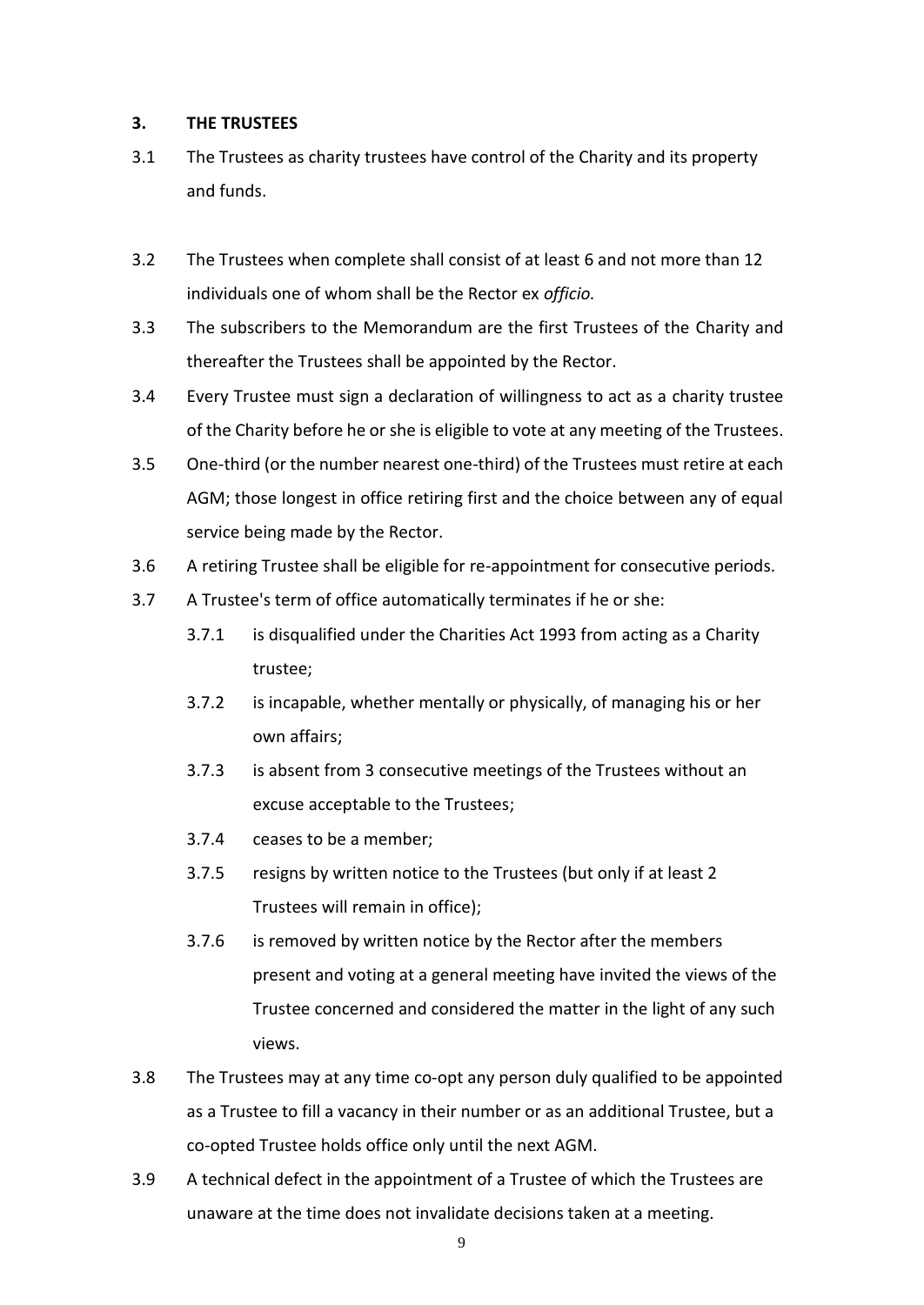3.10 All the members shall be appointed by the Rector from amongst the Trustees.

### **4. PROCEEDINGS OF TRUSTEES**

- 4.1 The Trustees must hold at least *2* meetings each year.
- 4.2 A quorum at a meeting of the Trustees is 3 Trustees.
- 4.3 A meeting of the Trustees may be held either in person or by suitable electronic means agreed by the Trustees in which all participants may communicate with all the other participants.
- 4.4 A Trustee chosen by the Trustees present presides at each meeting.
- 4.5 Every issue may be determined by a simple majority of the votes cast at a meeting but a written resolution signed by all the Trustees is as valid as a resolution passed at a meeting (and for this purpose the resolution may be contained in more than one document and will be treated as passed on the date of the last signature).
- 4.6 Every Trustee has one vote on each issue.
- 4.7 A procedural defect of which the Trustees are unaware at the time does not invalidate decisions taken at a meeting.

### **5. POWERS OF TRUSTEES**

The Trustees have the following powers in the administration of the Charity:

- 5.1 to appoint (and remove) any person (who may be a Trustee) to act as Secretary to the Charity in accordance with the Act;
- 5.2 to appoint a Treasurer and other honorary officers from among their number;
- 5.3 to delegate any of their functions to committees consisting of 2 or more individuals appointed by them (but at least 1 member of every committee must be a Trustee and all proceedings of committees must be reported promptly to the Trustees);
- 5.4 to make standing orders consistent with the Memorandum, these Articles and the Act to govern proceedings at general meetings;
- 5.5 to make rules consistent with the Memorandum, these Articles and the Act to govern proceedings at their meetings and at meetings of committees;
- 5.6 to make regulations consistent with the Memorandum, these Articles and the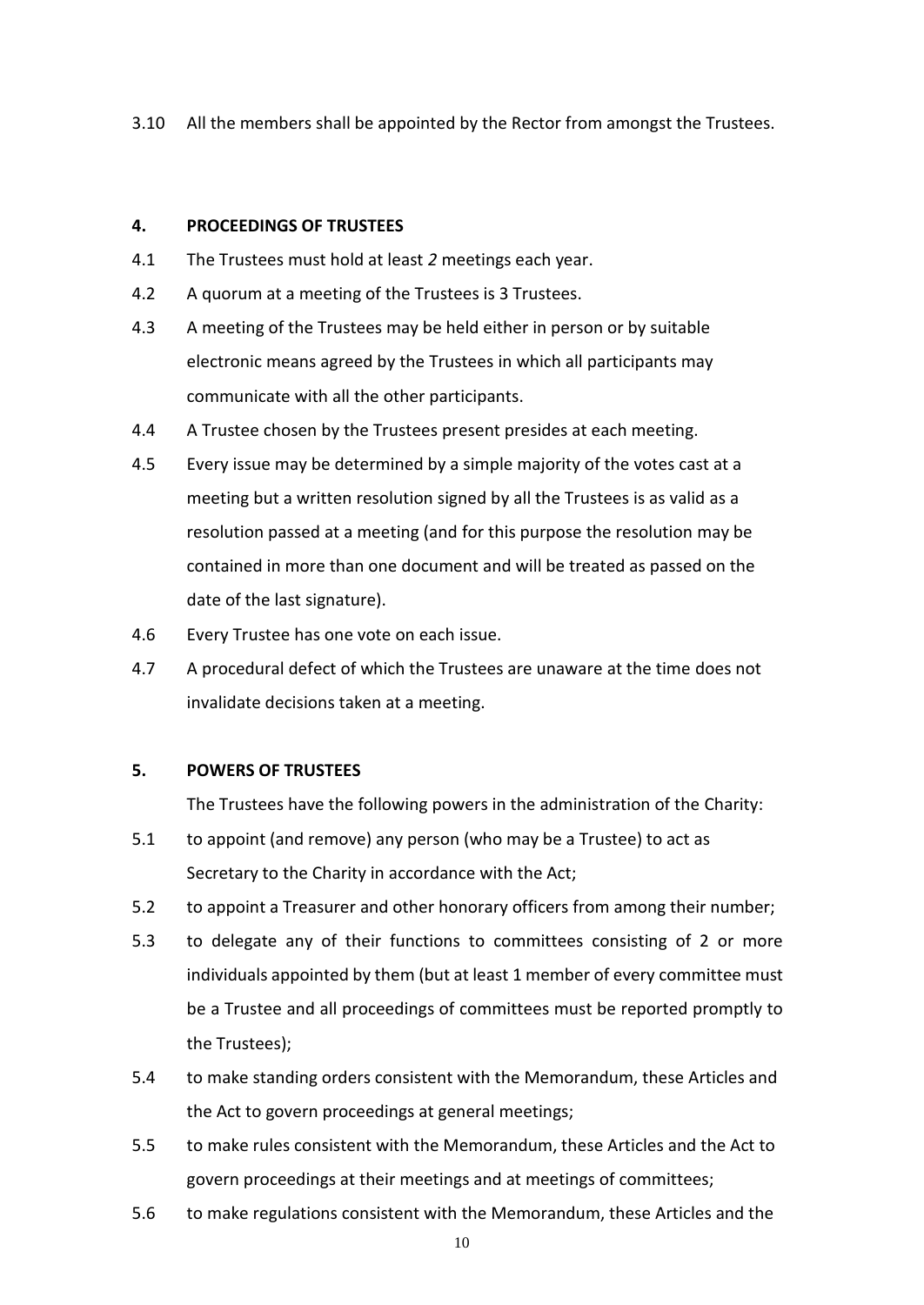Act to govern the administration of the Charity and the use of its seal (if any),

- 5.7 to establish procedures to assist the resolution of disputes within the Charity;
- 5.8 to exercise any powers of the Charity which are not reserved to a general meeting.

### **6. RECORDS & ACCOUNTS**

- 6.1 The Trustees must comply with the requirements of the Act and of the Charities Act 1993 as to keeping financial records, the audit of accounts and the preparation and transmission to the Registrar of Companies and the Commission of
	- 6.1.1 annual reports;
	- 6.1.2 annual returns; and
	- 6.1.3 annual statements of account.
- 6.2 The Trustees must keep proper records of
	- 6.2.1 all proceedings at general meetings,
	- 6.2.2 all proceedings at meetings of the Trustees;
	- 6.2.3 all reports of committees; and
	- 6.2.4 all professional advice obtained.
- 6.3 Accounting records relating to the Charity must be made available for inspection by any Trustee at any reasonable time during normal office hours and may be made available for inspection by members who are not Trustees if the Trustees so decide
- 6.4 A copy of the Charity's latest available statement of account must be supplied on request to any Trustee or member, or to any other person who makes a written request and pays the Charity's reasonable costs, within 2 months.

### **7. NOTICES**

- 7.1 Notices under these Articles may be sent by hand, or by post or by suitable electronic means.
- 7.2 Subject to 7.3 below the only address at which a member is entitled to receive notices is the address shown in the register of members.
- 7.3 A member whose registered address is not within the United Kingdom and who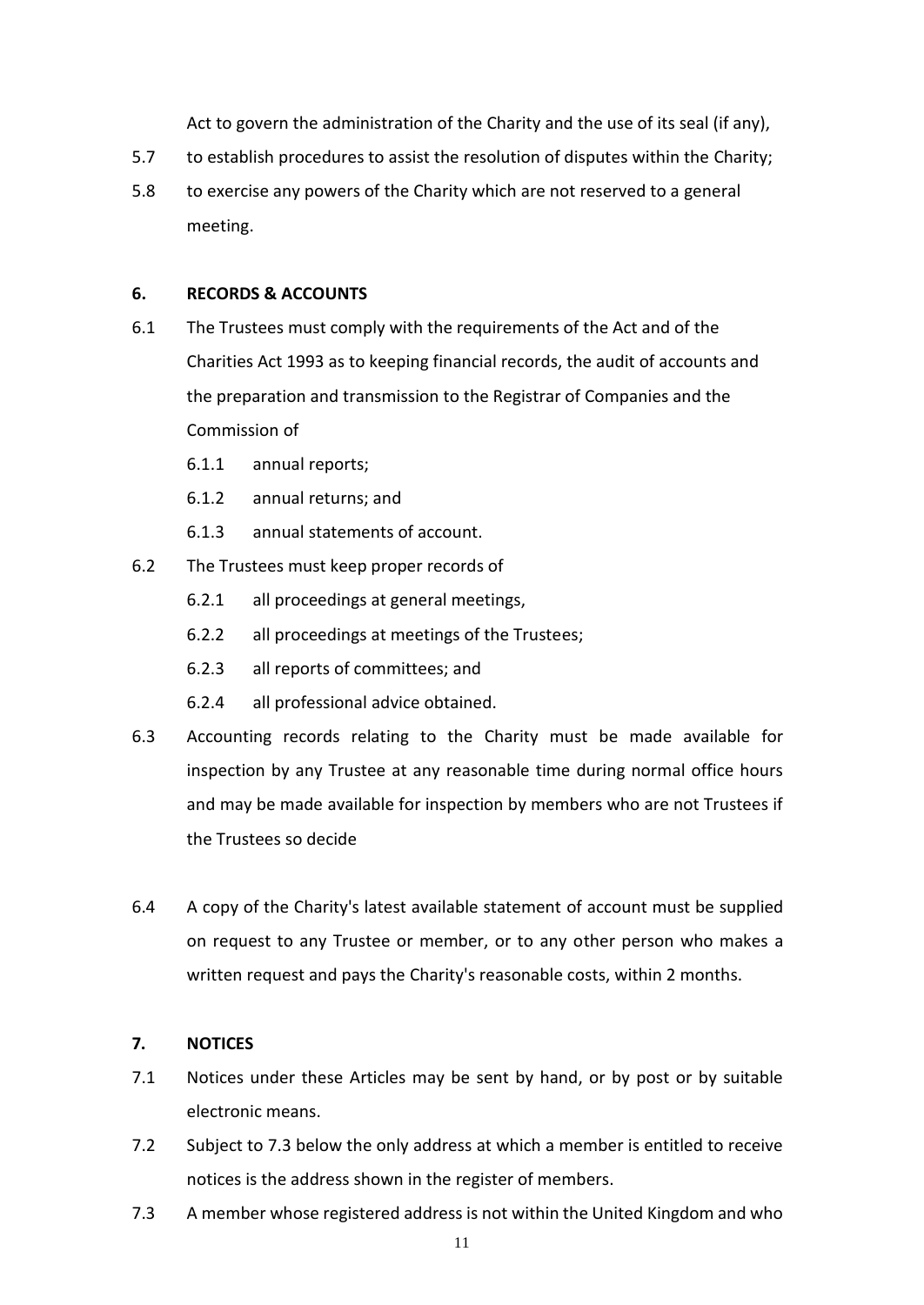gives to the Charity an address within the United Kingdom at which notices may be given to him or her shall be entitled to have notices given to him or her at that address but otherwise no such member shall be entitled to receive any notice from the Charity.

- 7.4 Any notice given m accordance with these Articles is to be treated for all purposes as having been received
	- 7.4.1 24 hours after being sent by electronic means or delivered by hand to the relevant address;
	- 7.4.2 2 clear days after being sent by first class post to that address;
	- 7.4.3 3 clear days after being sent by second class to that address;
	- 7.4.4 on being handed to the member personally or if earlier;
	- 7.4.5 as soon as the member acknowledges actual receipt.
- 7.5 A technical defect in the giving of notice of which the Trustees are unaware at the time does not invalidate decisions taken at a meeting.

### **8. INDEMNITY**

Subject to the provisions of the Act every Trustee or other officer or auditor of the Charity shall be indemnified out of the assets of the Charity against any liability incurred by him or her in that capacity in defending any proceedings whether civil or criminal in which judgement is given in his or her favour or in which he or she is acquitted or in connection with any application in which relief is granted to him or her by the court from liability for negligence default breach of duty or breach of trust in relation to the affairs of the Charity.

### **9. DISSOLUTION**

The provisions of the Memorandum relating to dissolution of the Charity take effect as though repeated here

### **10. VARIATION**

No resolution to amend Articles 1, 3.3, 3.7.6, 9 and 10 shall be valid unless the Charity has received the prior written consent of the Rector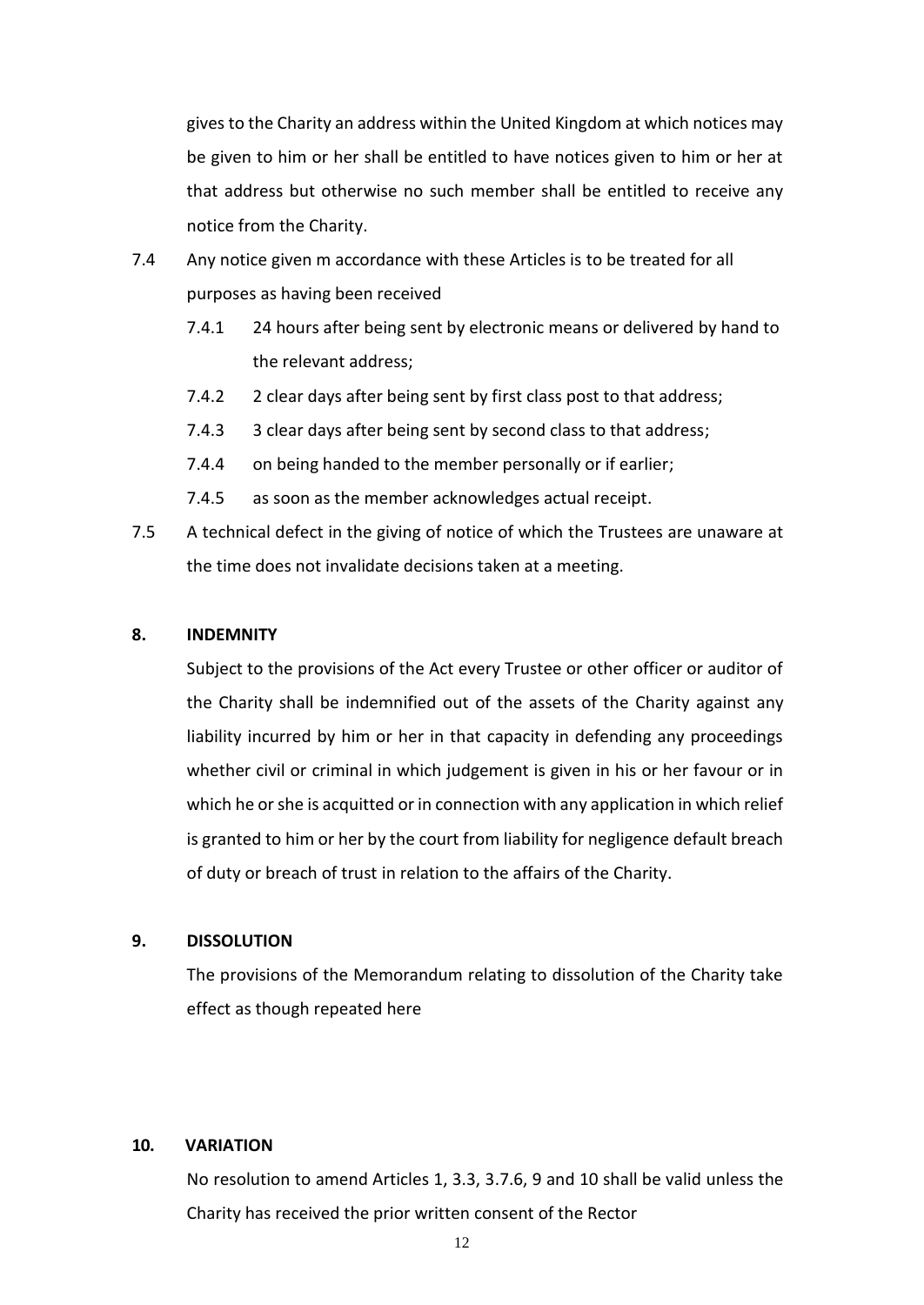#### **11. INTERPRETATION**

In the Memorandum and in these Articles:

11 1 **"the Act"** means the Companies Act 1985;

**"AGM"** means an annual general meeting of the Charity;

**"these Articles"** means these articles of association;

**"the Charity"** means the company governed by these Articles;

**"charity trustee"** has the meaning prescribed by section 97(1) of the Charities Act 1993;

**"Church Member"** means a person whose details have been entered on the parish register kept by the Parish Priest and who attends Mass at the Local Polish Catholic Mission on a regular basis; and the decision as to whether any person is qualified as a Church Member shall be that of the Parish Priest;

**"clear day"** means 24 hours from midnight following the relevant event;

**"the Commission"** means the Charity Commissioners for England and Wales; **"EGM"** means an extraordinary general meeting of the Charity;

**"financial expert"** means an individual, company or firm who is an authorised person or an exempted person within the meaning of the Financial Services and Markets Act 2000;

**"material benefit"** means a benefit which may not be financial but has a monetary value;

**"member"** and **"membership"** refer to membership of the Charity;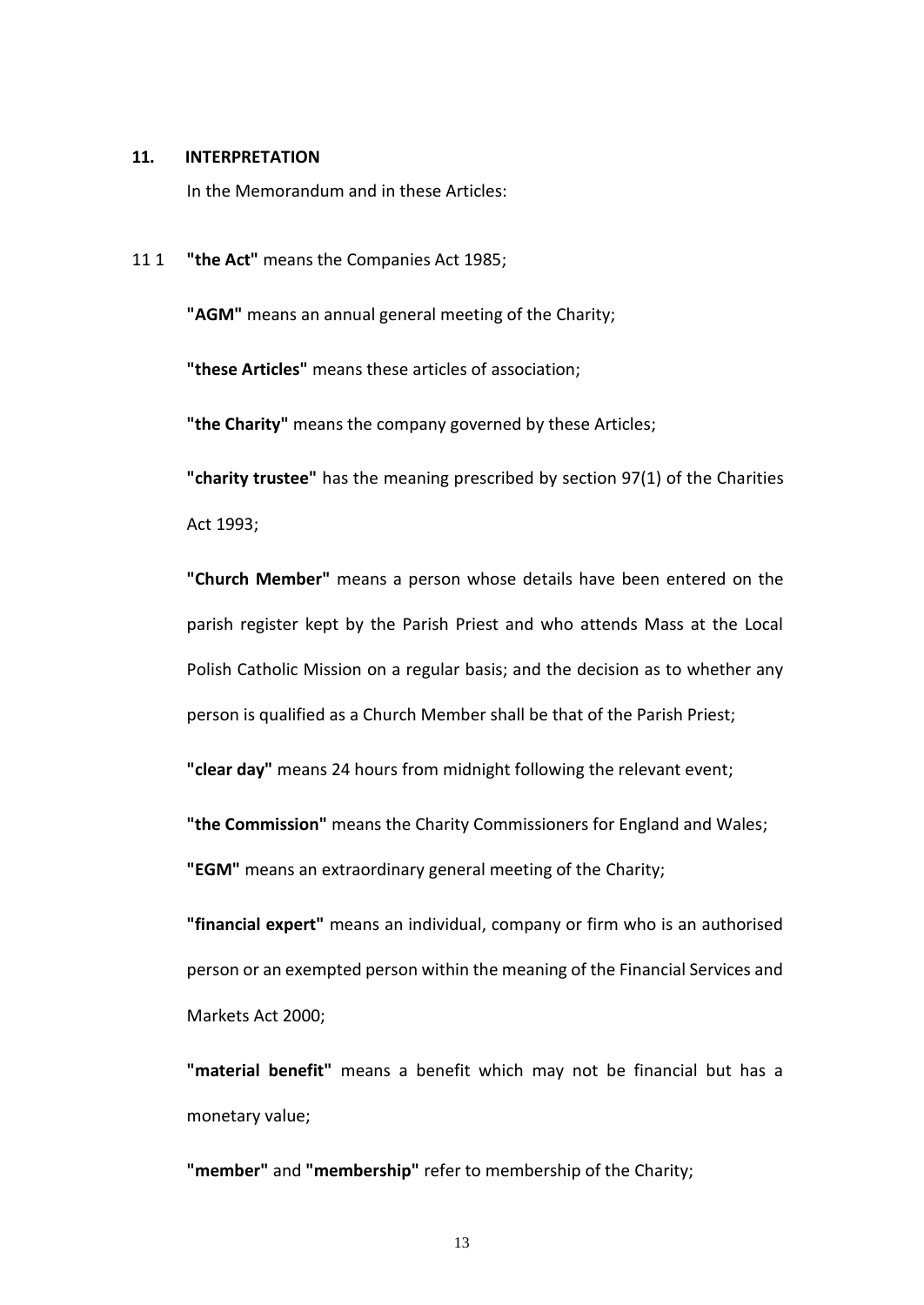**"Memorandum"** means the Charity's memorandum of association;

**"month"** means calendar month;

**"the Objects"** means the Objects of the Charity as defined in clause 3 of the Memorandum;

**"the Parish Priest"** means the priest for the time being appointed by the Rector to be priest in charge of the Local Polish Catholic Mission;

**"the Polish Community"** means collectively persons professing the Roman Catholic religion who were born in or have lived in Poland and their spouses, children or remoter issue and such other persons whom the Trustees shall in their absolute discretion decide are members of that community and the decision as to whether a person is a member of the Polish Community shall be that of the Trustees;

**"the President"** means the President of the Polish Bishops' Conference or such other person as may exercise the ecclesiastical authority of such President;

**"the Rector"** means the Vicar Delegate for Poles in England and Wales or in his absence such other person as may exercise the ecclesiastical authority of such Rector and if there be any doubt as to the identity of such Rector the matter shall be determined by the President;

**"Secretary"** means the Secretary of the Charity;

**"taxable trading"** means carrying on a trade or business on a continuing basis for the principal purpose of raising funds and not for the purpose of actually carrying out the Objects and the profits of which are liable to tax;

14